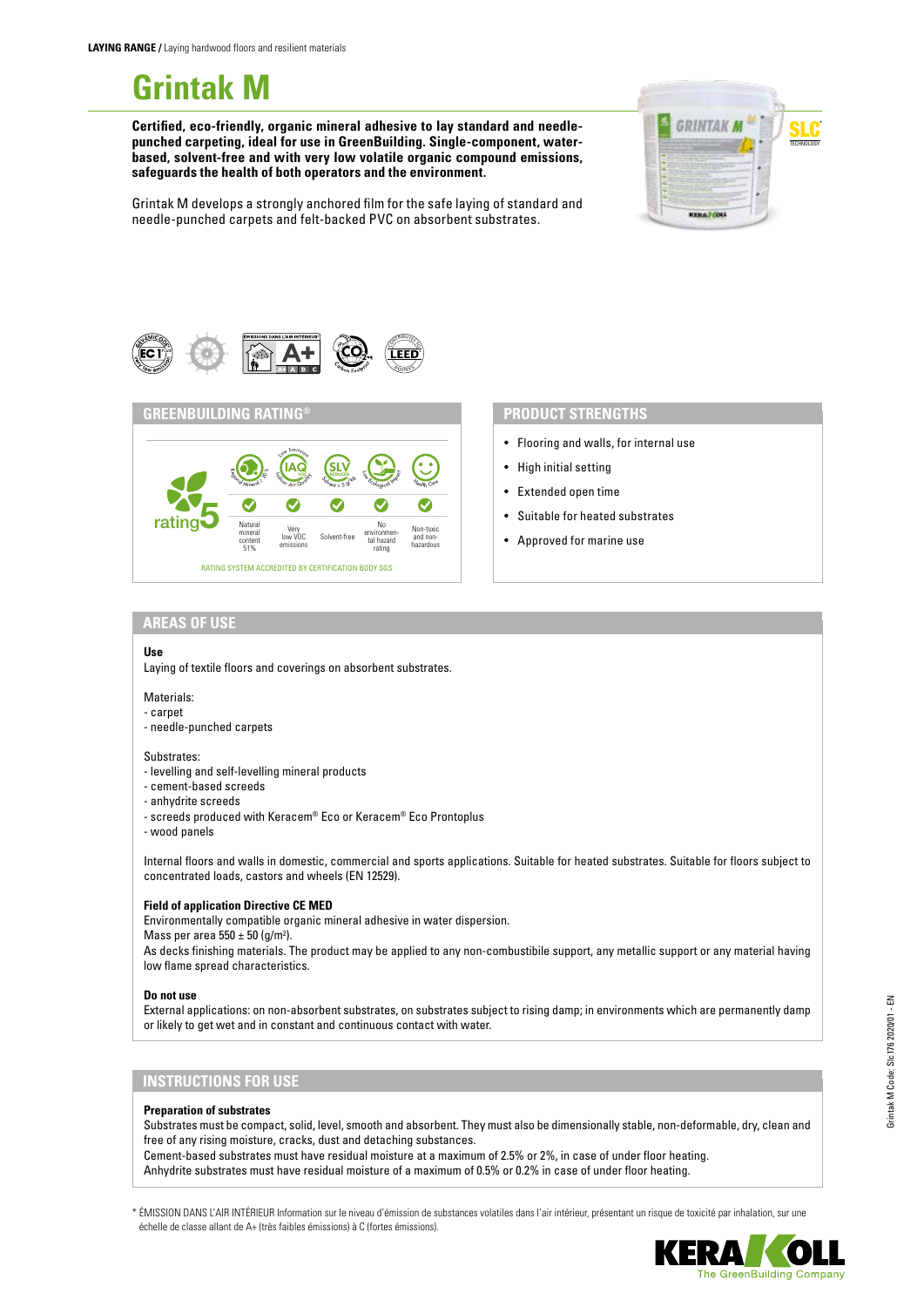# **INSTRUCTIONS FOR USE**

Cement-based screeds with dusty surface, flaky or weak parts must be treated with Primer A Eco. Always treat heated subfloors with Primer A Eco.

Uneven or excessively rough substrates must be adjusted and/or levelled with suitable products such as Keralevel® Eco Ultra, Keratech® Eco, Keratech® Eco Plus or Keralevel® Eco LR. Anhydrite substrates must be prepared according to the manufacturer's instructions and treated with Primer A Eco. Cast asphalt substrates must be primed with Primer A Eco and levelled with suitable products such as Keralevel® Eco Ultra, Keratech® Eco, Keratech® Eco Plus or Keralevel® Eco LR.

# **Preparation**

The product is ready-to-use. Mix before use.

# **Application**

Apply Grintak M evenly over the substrate using a roller or a suitable notched trowel (spreader no. 3) and make sure that any dust residues are completely mixed in with the adhesive. Apply the adhesive to the substrate; leave to evaporate properly then lay coverings on wet or sticky adhesive. Massage the covering carefully to make sure it makes full contact with the adhesive. When working with coverings that are not very ductile, massage them again once the adhesive has reached a satisfactory level of initial setting.

### **Cleaning**

Clean tools with water immediately. After Grintak M has hardened it can only easily be removed with Remover Pro diluted by 1:5 with water, rinse with water.

# **SPECIAL NOTES**

Before laying, measure the moisture content of the substrate using a calcium carbide hygrometer.

Allow the floor to reach room temperature in the place where it is to be laid.

In addition to the above information, installation instructions provided by the manufacturer of the floor coverings used must also be followed, along with the technical sheets applicable to other products mentioned.

# **ABSTRACT**

*The certified laying of floors and coverings in standard and needle-punched carpets, must be carried out using single-component, ecofriendly organic adhesive, GreenBuilding Rating® 5, such as Grintak M by Kerakoll Spa. The substrate must be even, smooth, absorbent and compact, free from any loose debris, clean and cured, and the shrinkage stage already completed. For laying, a \_\_\_\_ toothed spreader must be used for an average coverage of ≈ \_\_\_ g/m2 .*

# **TECHNICAL DATA COMPLIANT WITH KERAKOLL QUALITY STANDARD**

| Appearance                        | beige fluid paste                                                                                                                                                                   |
|-----------------------------------|-------------------------------------------------------------------------------------------------------------------------------------------------------------------------------------|
| Pack                              | 5/18 kg buckets                                                                                                                                                                     |
| Shelf life                        | $\approx$ 12 months in the original packaging                                                                                                                                       |
| Warning                           | Protect from frost, avoid direct exposure to sunlight and sources of heat                                                                                                           |
| Temperature range for application | from +10 $^{\circ}$ C to +30 $^{\circ}$ C                                                                                                                                           |
| Evaporation time                  | $\approx$ 10 min.                                                                                                                                                                   |
| Open time                         | $\approx$ 25 min. depending on the amount applied and evaporation time                                                                                                              |
| Foot traffic                      | immediate (softly)                                                                                                                                                                  |
| Interval before normal use        | $\approx$ 24 – 48 hrs                                                                                                                                                               |
| Coverage                          | $\approx 350 - 500 \; \text{g/m}^2$                                                                                                                                                 |
|                                   | Values taken at +23 °C, 50% R.H. and no ventilation. Data may vary depending on specific conditions at the building site, i.e. temperature, ventilation and absorbency level of the |